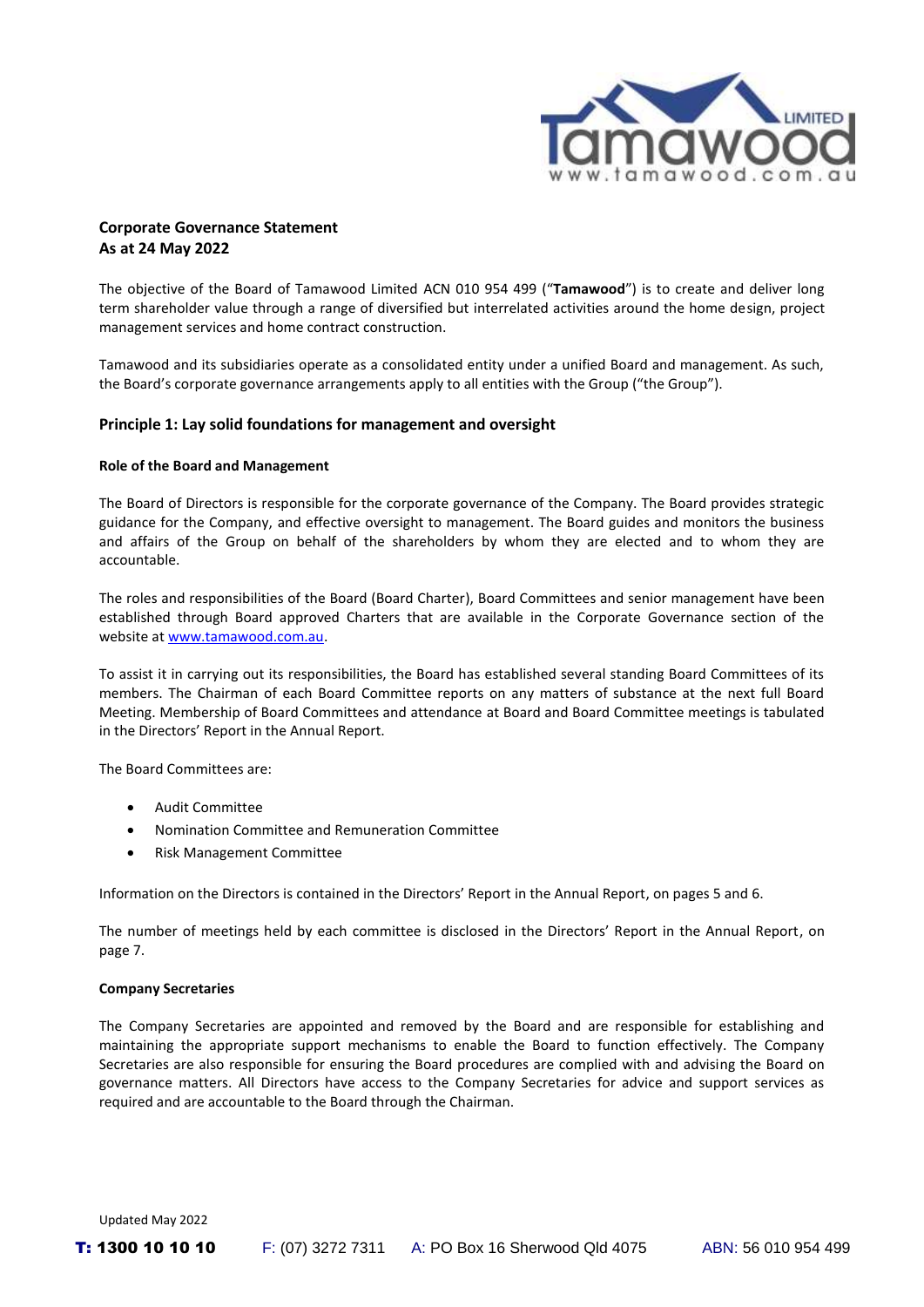

#### **Independent Advice**

Each Director and Board Committee has the right of access to relevant Group information and the executive management team. Directors may seek independent professional advice at the Group's expense with approval from all Directors at a Director's meeting. A copy of advice received by the Director is made available to all other members of the Board.

#### **Diversity Policy**

The Board and senior management have established a group-wide diversity policy to reflect the Company's ongoing commitment to diversity. A copy of the Diversity Policy is available on the Company's website.

The Board of Directors is committed to a diverse workplace environment. Tamawood employs 91 employees, its objectives are as follows.

- Aim to have >20% of the workforce as females as a total in all areas of the business.
- Aim to have >30% of the workforce in senior roles as female employees.

The Board has adopted the following Diversity Policy.

- 1. The Company is an equal opportunity employer and supports the principle of equal employment opportunity for all staff at all levels of employment.
- 2. The Company is committed to providing a working environment which is free from discrimination, bullying, victimisation, harassment and sexual harassment in accordance with Commonwealth and State Legislation.
- 3. Recruitment practices are in place whereby a diverse range of candidates are considered, and no conscious or unconscious bias occurs in the selection of candidates.
- 4. The Board of Directors will review its Diversity Policy annually.
- 5. The Company's diversity achievement as at 24 May 2022 is:
	- 25% of the Board are female members
	- 52% of all employees are female.

## **Principle 2: Structure the Board to add Value**

#### **Directors**

The Board of Tamawood presently comprises of four Directors including the Managing Director, two are nonexecutive Directors and two are independent.

The Board of Tamawood is satisfied that they do make decisions in the best interests of the shareholders.

The diversity and skill set of the Board, as set out in the skills matrix, highlights the level of industry and commercial experience currently on the Board. The skills matrix of the Board is detailed in the Board Charter on the Company's website.

The current Directors of the Company are listed in the Directors' Report in the Annual Report with a brief description of their qualifications, experience, special responsibilities and status.

1. Members of the Committee shall be appointed by the Board for such terms as the Board deems appropriate and shall hold office for such time or until they are removed by the Board or cease to be Directors of the Company.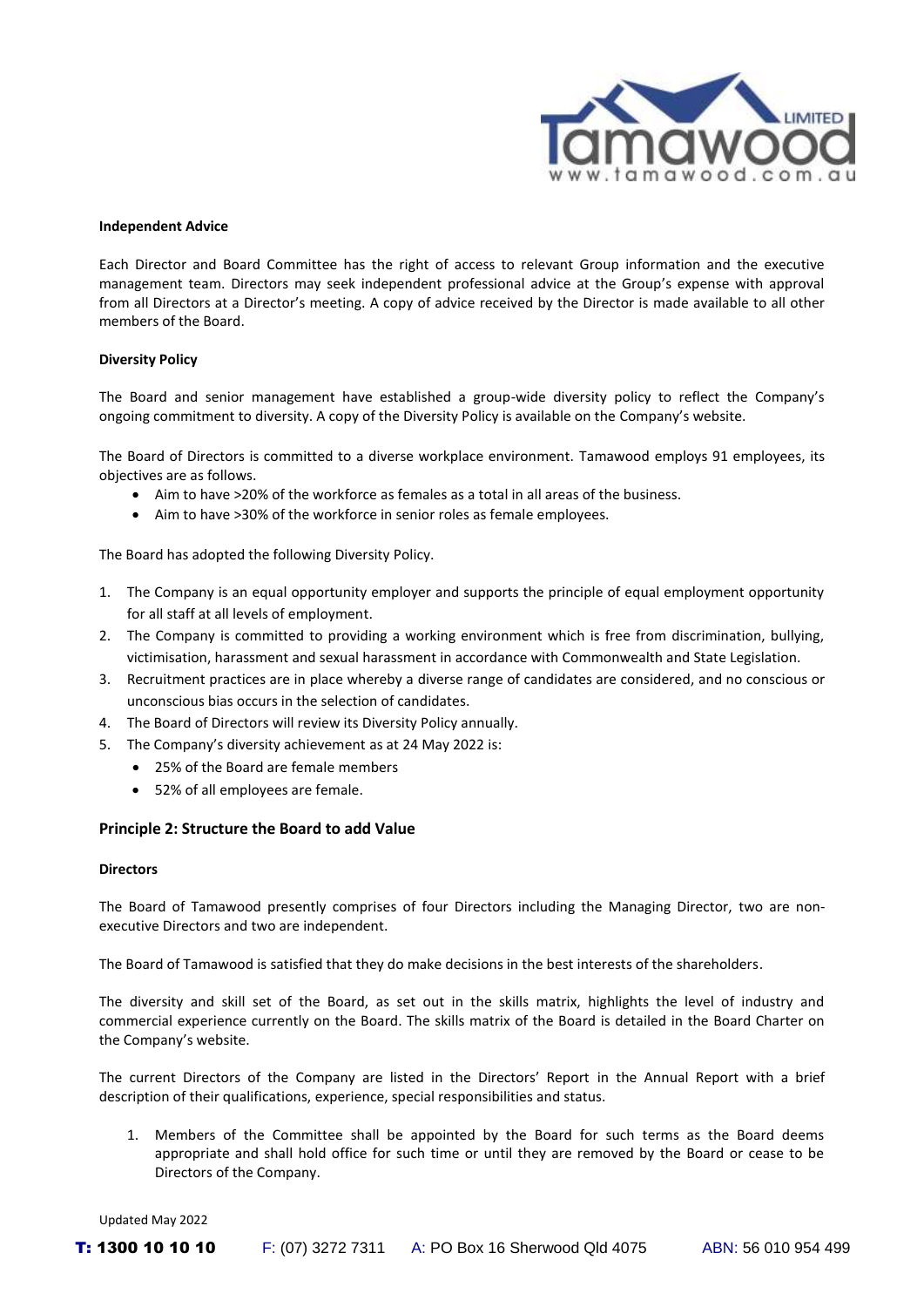

- 2. Appropriate background checks are undertaken prior to the appointment of any Directors and prior to putting forward a Director for election at a General Meeting.
- 3. A written Director's Agreement has been completed and signed as part of the acceptance of a new **Director**

The Board comprising 2 Non-Executive Directors, one of which are independent:

- Robert Lynch (Non-Executive Director and Chairperson)
- Timothy Bartholomaeus (Managing Director)
- Lev Mizikovsky (Non-Executive Director)
- Linda Barr (Non-Executive Director)

#### **Chairman of the Board**

The Chairman of the Board is an independent Non-Executive Director and has final decision if the vote is tied.

### **Nominations and Remuneration**

The Board has a Nominations Committee and Remuneration Committee, comprising three non-executive Directors, two of whom are independent. The Chairman of this committee is independent and therefore the Board does not follow this recommendation in full:

- Robert Lynch (Chairperson)
- Lev Mizikovsky
- Linda Barr

The Nominations Committee and Remuneration Committee meet once during the year.

The Remuneration Committee Charter sets out its role, responsibilities, composition, structure, membership requirements and guidelines and is posted on the Company's website.

- 1. To review and make recommendations to the Board on the recruitment, remuneration, retention, and termination of Senior Executives and Directors.
- 2. Members of the Committee shall be appointed by the Board for such terms as the Board deems appropriate and shall hold office for such time or until they are removed by the Board or cease to be Directors of the Company.
- 3. Managing Board and Board Committee membership and succession planning.
- 4. Undertaking Board, Committee and Director performance evaluation periodically.
- 5. Performing Board member induction, education and development.
- 6. Overseeing compliance with the code of conduct and other best practice governance standards.
- 7. The appointment and re-election of directors.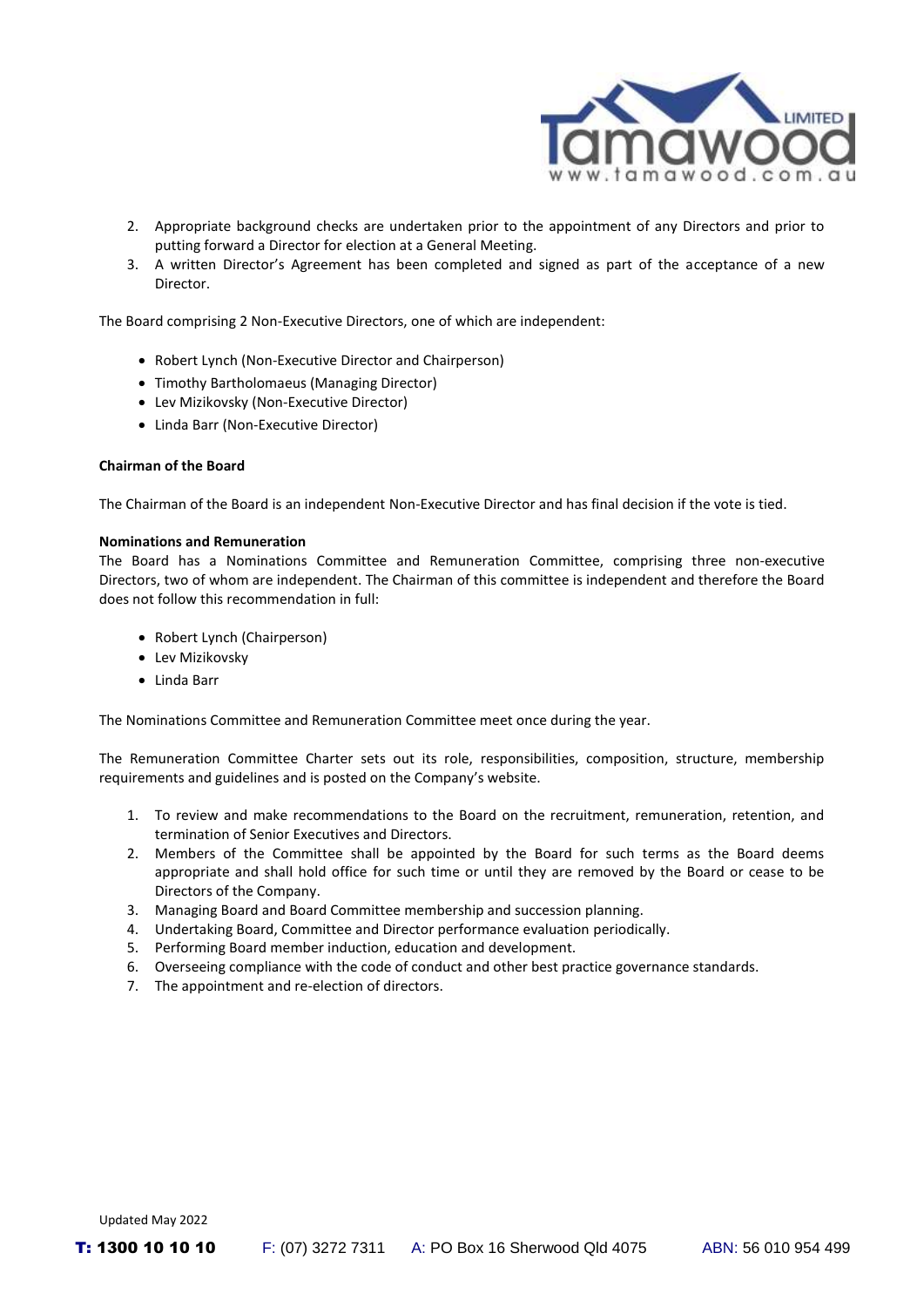

## **Principle 3: Promote ethical and responsible decision-making**

### **Code of conduct**

The Company has a Code of Conduct which sets out the behaviour required of all Board members, senior management, employees and contractors. The Code of Conduct is detailed on the website.

#### **Dealing in Tamawood Shares**

The Company's Employee Securities Trading Policy, which can be found on our website, places restrictions on the ability of Directors, officers and employees to trade in the Company's shares whilst in the possession of price sensitive information that has not been made public.

### **Company's Values**

The Board is committed to its core governance values of integrity, respect, trust and openness among and between Board members, management, employees, customers and suppliers.

## **Principle 4: Safeguard integrity in financial reporting**

### **Audit Committee**

The Board has established an Audit Committee which operates under a charter approved by the Board. It is the Board's responsibility to ensure that an effective internal control framework exists within the Group.

The Audit Committee Charter sets out its role, responsibilities, composition, structure and membership requirements and is posted on the Corporate Governance section of the Company's website. At least one member of the Audit Committee must have financial expertise (i.e. is a qualified accountant or other financial professional with expertise in financial and accounting matters).

The Audit Committee comprises three members. The Audit Committee is chaired by an independent Chairperson.

The members of the Audit Committee were:

- Linda Barr (Chairperson)
- Robert Lynch
- Lev Mizikovsky

The Audit Committee meets at least twice a year with the auditors. The Audit Committee met three times during this year.

The purpose of the Audit committee:

- 5.1. To review the integrity of the company's financial reporting and oversee the independence of external auditors.
- 5.2. To liaise with external auditors.
- 5.3. The adequacy of the entity's corporate reporting processes and internal control framework.
- 5.4. The appropriateness of the accounting judgements or choices exercised by management in preparing the entity's financial statements.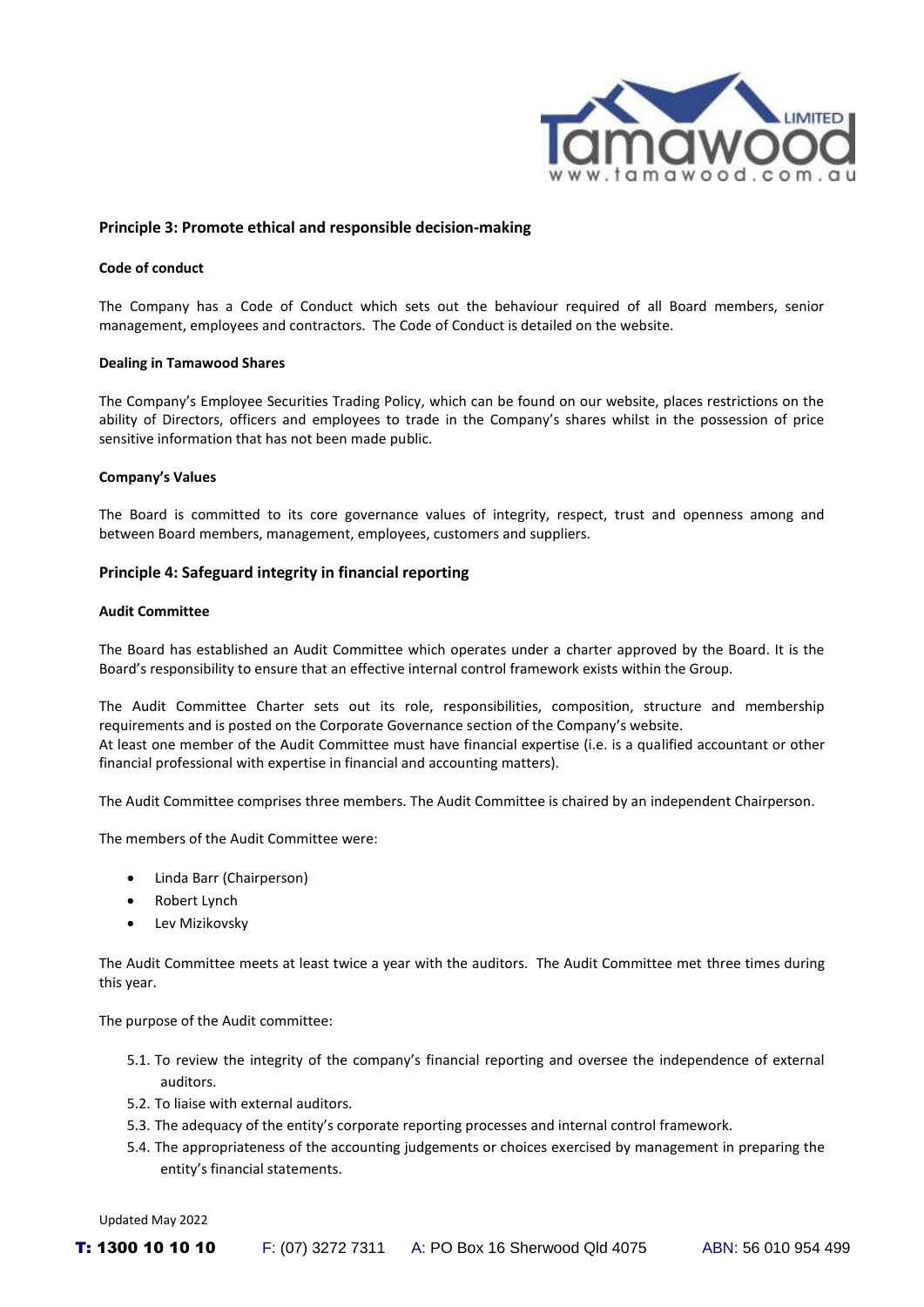

- 5.5. The appointment or removal of the external auditor.
- 5.6. The fees payable to the auditor for the audit and non-audit work.
- 5.7. The rotation of the audit engagement partner.
- 5.8. Any proposal for the external auditor to provide non-audit services and whether it might compromise the independence of the external auditor.

The Company does not have an internal audit function or department.

## **External Auditors**

The Company and the Audit Committee policy is to engage auditors who clearly demonstrate independence.

The performance of the external auditors is reviewed annually. External auditors will be available to answer questions at the Annual General Meeting.

For the Year End Financial Report the Group Managing Director has provided:

- A written declaration regarding the integrity of the financial statements of Tamawood.
- Assurance that Tamawood's risk management and internal compliance and control systems are operating effectively in all material respects.

## **Principle 5: Make timely and balanced disclosure**

A continuous disclosure regime operates throughout the Group. Policies and Procedures are in place to ensure matters that a person could reasonably expect to have a material effect on the share price are announced to the ASX in a timely manner.

These policies and procedures have been formally communicated to all relevant staff. The Company Secretary is the nominated Continuous Disclosure Officer. The Board approves, or is advised of, all releases that are made to the ASX.

## **Principle 6: Respect the rights of shareholders**

The Company has established a Shareholder Communication Policy which is detailed on its website.

The Company endeavours to keep its Shareholders informed by:

- Reports to the ASX and the press;
- Half and full year profit announcements;
- Annual Reports;
- Continuous disclosures to the ASX pursuant to the ASX Listing Rules; and

Shareholders can email the company through the Company Secretaries on shareholderinfo@tamawood.com.au or contact the share registry on 1300 850 505 or outside Australia +61 3 9415 4000.